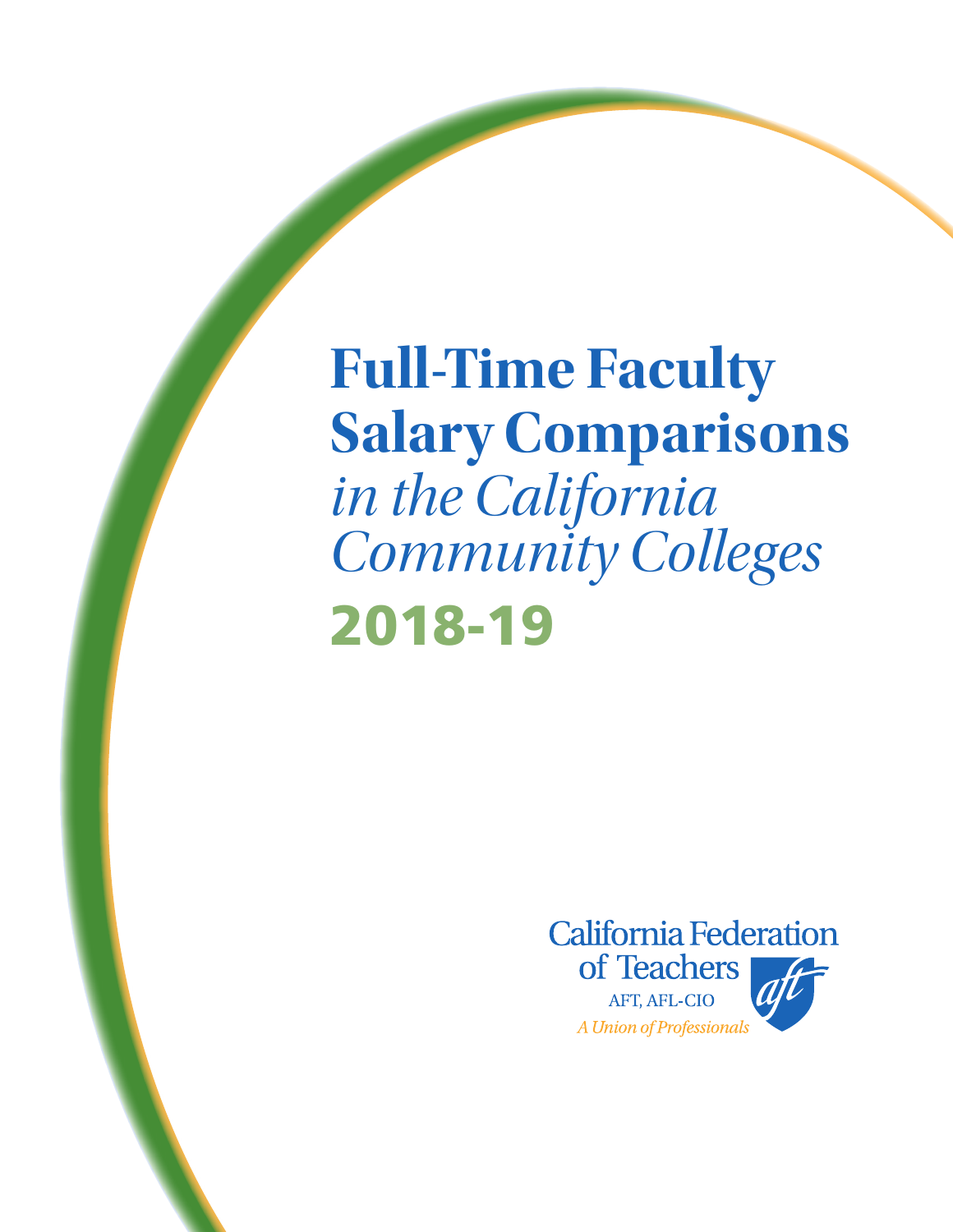# **Full-Time Faculty Salary Comparisons in the California Community Colleges 2018-19**

Table of Contents

#### **OBJECTIVE AND METHODOLOGY**

The CFT wants to determine the comparative salary of full-time faculty in all 72 community college districts in California. We do this by analyzing the salary schedules and comparing pay rates in five separate areas. This study examined salary schedules in effect as of June 2019.

| <b>SALARY COMPARISONS</b>                   |        |
|---------------------------------------------|--------|
| <b>Masters Degree: Step 1</b>               | Page 3 |
| Masters Degree +5 Years: Step 6             | Page 3 |
| Masters Degree +30 Units +10 Years: Step 11 | Page 5 |
| Masters Degree +60 Units +20 Years: Step 21 | Page 5 |
| <b>Highest Salary with Doctorate</b>        | Page 7 |
|                                             |        |

#### **ADDITIONAL INFORMATION**

| FTES and General Fund Revenue Ranking per FTES | Page 9  |
|------------------------------------------------|---------|
| <b>Basic Aid Districts</b>                     | Page 9  |
| Date of District Salary Schedules              | Page 11 |

This analysis is provided by the Research Department of the California Federation of Teachers. *Joanna Valentine, Research Director*

[jvalentine@cft.org](mailto:jvalentine@cft.org)August 8, 2019 1:10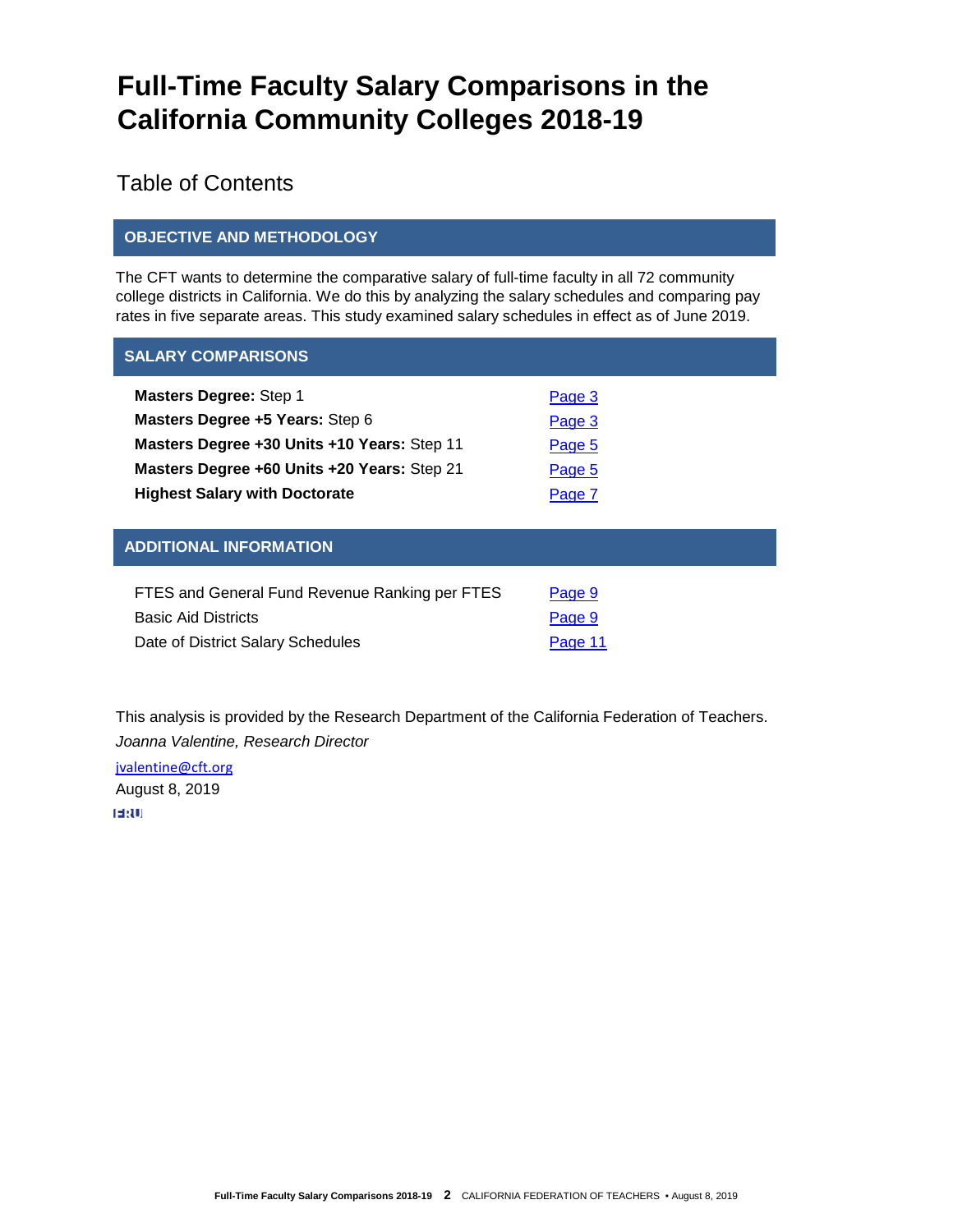### <span id="page-2-0"></span>**Masters Degree** (Step 1) **and Masters +5 Years** (Step 6)

| <b>District</b>            | Salary (\$)<br><b>Rank</b><br>MA no experience, |              | Salary (\$)<br>MA 5 years | <b>Rank</b> |
|----------------------------|-------------------------------------------------|--------------|---------------------------|-------------|
|                            | Step 1                                          |              | experience, Step 6        |             |
| <b>Allan Hancock Joint</b> | 58,294                                          | 39           | 68,900                    | 46          |
| <b>Antelope Valley</b>     | 56,126                                          | 52           | 68,717                    | 48          |
| <b>Barstow</b>             | 57,397                                          | 44           | 69,495                    | 44          |
| <b>Butte</b>               | 56,777                                          | 48           | 70,732                    | 39          |
| Cabrillo                   | 57,499                                          | 43           | 70,299                    | 40          |
| <b>Cerritos</b>            | 67,871                                          | 10           | 84,391                    | 5           |
| <b>Chabot-Las Positas</b>  | 62,035                                          | 27           | 76,838                    | 17          |
| Chaffey                    | 66,000                                          | 16           | 74,000                    | 28          |
| <b>Citrus</b>              | 63,393                                          | 22           | 72,740                    | 32          |
| Coast                      | 59,463                                          | 36           | 72,562                    | 33          |
| Compton                    | 59,503                                          | 34           | 66,513                    | 58          |
| <b>Contra Costa</b>        | 59,616                                          | 33           | 67,716                    | 54          |
| <b>Copper Mountain</b>     | 52,068                                          | 68           | 64,113                    | 66          |
| <b>Desert</b>              | 66,477                                          | 14           | 81,857                    | 9           |
| <b>El Camino</b>           | 68,403                                          | 8            | 82,386                    | 8           |
| <b>Feather River</b>       | 55,949                                          | 56           | 69,541                    | 43          |
| Foothill-DeAnza            | 60,121                                          | 32           | 75,394                    | 22          |
| Gavilan                    | 62,394                                          | 25           | 74,952                    | 23          |
| Glendale                   | 64,033                                          | 20           | 76,982                    | 16          |
| Grossmont-Cuyamaca         | 52,817                                          | 66<br>60,050 |                           | 70          |
| <b>Hartnell</b>            | 55,973                                          | 55           | 69,881                    | 41          |
| Imperial                   | 56,873<br>47                                    |              | 65,934                    | 62          |
| Kern                       | 73,767                                          | $\mathbf{2}$ | 83,460                    | 6           |
| <b>Lake Tahoe</b>          | 55,079                                          | 57           | 66,688                    | 57          |
| Lassen                     | 58,757                                          | 38           | 74,265                    | 26          |
| Long Beach                 | 68,284                                          | 9            | 81,060                    | 11          |
| <b>Los Angeles</b>         | 60,130                                          | 31           | 71,770                    | 36          |
| <b>Los Rios</b>            | 46,660                                          | 71           | 56,769                    | 71          |
| <b>Marin</b>               | 65,616                                          | 17           | 76,536                    | 19          |
| Mendocino-Lake             | 56,513                                          | 50           | 69,098                    | 45          |
| <b>Merced</b>              | 55,018                                          | 58           | 67,511                    | 55          |
| <b>Mira Costa</b>          | 76,826                                          | $\mathbf{1}$ | 96,958                    | 1           |
| <b>Monterey Peninsula</b>  | 54,659                                          | 60           | 66,385                    | 59          |
| Mt. San Antonio            | 67,622                                          | 11           | 81,119                    | 10          |
| Mt. San Jacinto            | 56,094                                          | 53           | 65,028                    | 65          |
| <b>Napa Valley</b>         | 52,131                                          | 67           | 67,812                    | 53          |
| <b>North Orange County</b> | 67,137                                          | 12           | 75,832                    | 21          |
| Ohlone                     | 68,786                                          | 7            | 82,721                    | 7           |
| Palo Verde                 | 57,018                                          | 45           | 66,101                    | 61          |
| Palomar                    | 63,686                                          | 21           | 77,593                    | 14          |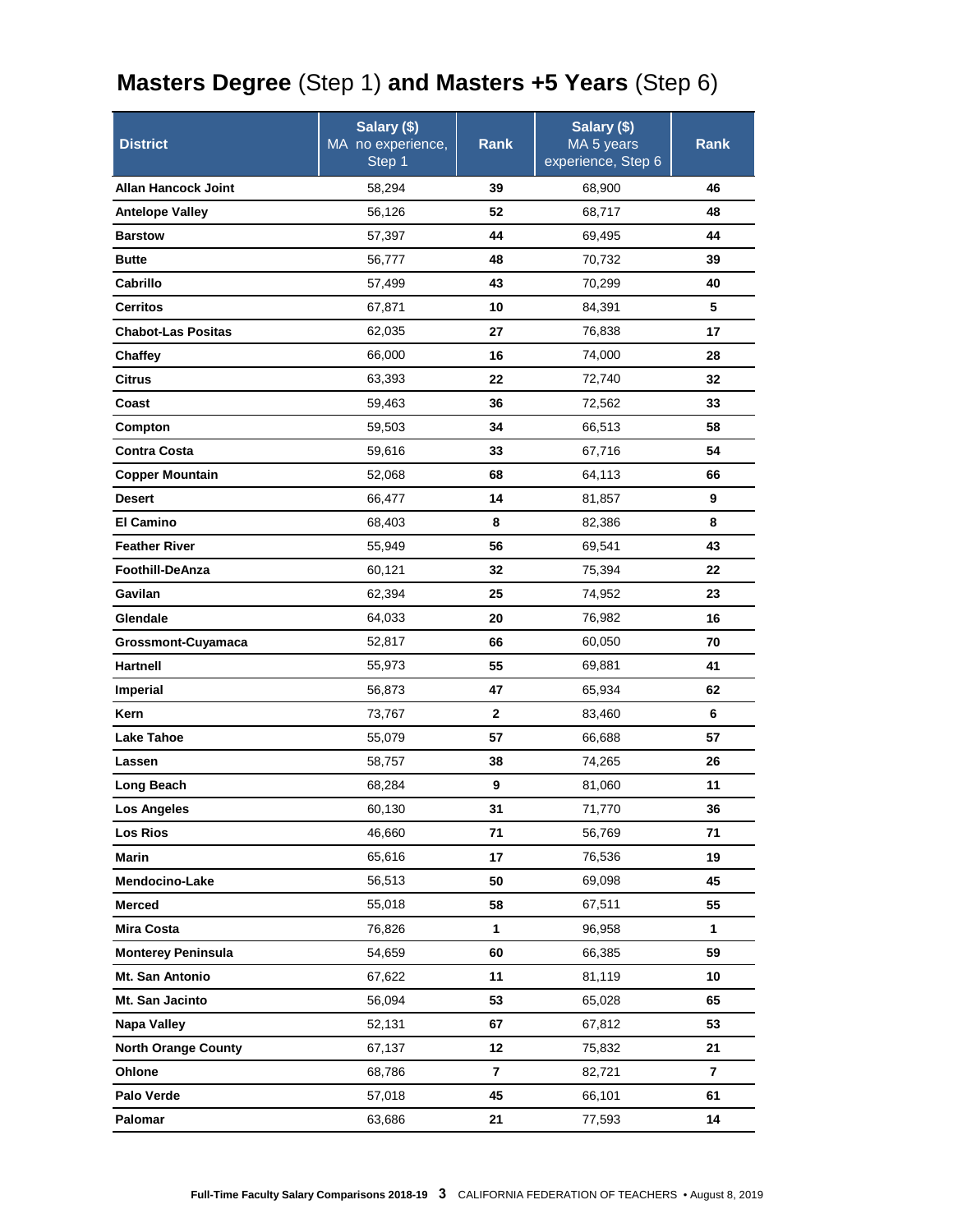| <b>District</b>               | Salary (\$)<br>MA no experience,<br>Step 1 | <b>Rank</b> | Salary (\$)<br>MA 5 years<br>experience, Step 6 | <b>Rank</b>  |
|-------------------------------|--------------------------------------------|-------------|-------------------------------------------------|--------------|
| Pasadena Area                 | 72,082                                     | 5           | 72,082                                          | 34           |
| <b>Peralta</b>                | 40,793                                     | 72          | 53,327                                          | 72           |
| <b>Rancho Santiago</b>        | 62,839                                     | 24          | 76,310                                          | 20           |
| <b>Redwoods</b>               | 51,271                                     | 69          | 62,379                                          | 67           |
| <b>Rio Hondo</b>              | 59,242                                     | 37          | 74,265                                          | 25           |
| <b>Riverside</b>              | 64,097                                     | 19          | 79,404                                          | 13           |
| San Bernardino                | 57,964                                     | 40          | 68,843                                          | 47           |
| San Diego                     | 57,836                                     | 41          | 66,239                                          | 60           |
| San Francisco                 | 61,200                                     | 28          | 74,550                                          | 24           |
| San Joaquin Delta             | 57,017                                     | 46          | 71,720                                          | 37           |
| San Jose/Evergreen            | 73,052                                     | 4           | 86,930                                          | 3            |
| <b>San Luis Obispo County</b> | 55,016                                     | 59          | 68,044                                          | 50           |
| <b>San Mateo County</b>       | 71,328                                     | 6           | 88,620                                          | $\mathbf{2}$ |
| Santa Barbara                 | 63,071                                     | 23          | 74,142                                          | 27           |
| Santa Clarita                 | 62,160                                     | 26          | 73,632                                          | 30           |
| <b>Santa Monica</b>           | 55,998                                     | 54          | 67,993                                          | 51           |
| Sequoias                      | 64,795                                     | 18          | 76,669                                          | 18           |
| Shasta-Tehama-Trinity Joint   | 53,710                                     | 62          | 67,087                                          | 56           |
| Sierra Joint                  | 53,206                                     | 64          | 67,905                                          | 52           |
| Siskiyou Joint                | 52,865                                     | 65          | 61,585                                          | 68           |
| <b>Solano County</b>          | 53,699                                     | 63          | 65,333                                          | 64           |
| <b>Sonoma County</b>          | 66,407                                     | 15          | 77,032                                          | 15           |
| <b>South Orange County</b>    | 73,714                                     | 3           | 86,646                                          | 4            |
| Southwestern                  | 57,670                                     | 42          | 69,785                                          | 42           |
| <b>State Center</b>           | 59,477                                     | 35          | 73,843                                          | 29           |
| <b>Ventura County</b>         | 48,751                                     | 70          | 60,939                                          | 69           |
| <b>Victor Valley</b>          | 53,955                                     | 61          | 65,914                                          | 63           |
| <b>West Hills</b>             | 60,665                                     | 30          | 71,881                                          | 35           |
| <b>West Kern</b>              | 56,163                                     | 51          | 70,775                                          | 38           |
| <b>West Valley-Mission</b>    | 67,053                                     | 13          | 79,639                                          | 12           |
| Yosemite                      | 61,125                                     | 29          | 73,556                                          | 31           |
| Yuba                          | 56,772                                     | 49          | 68,615                                          | 49           |
|                               |                                            |             |                                                 |              |
| • Average (Mean)              | 60,109                                     |             | 72,311                                          |              |
| • Highest                     | 76,826                                     |             | 96,958                                          |              |
| • 3rd quartile                | 64,272                                     |             | 76,569                                          |              |
| • Median                      | 59,353                                     |             | 71,745                                          |              |
| • 1st quartile                | 55,992                                     |             | 67,665                                          |              |
| • Lowest                      | 40,793                                     |             | 53,327                                          |              |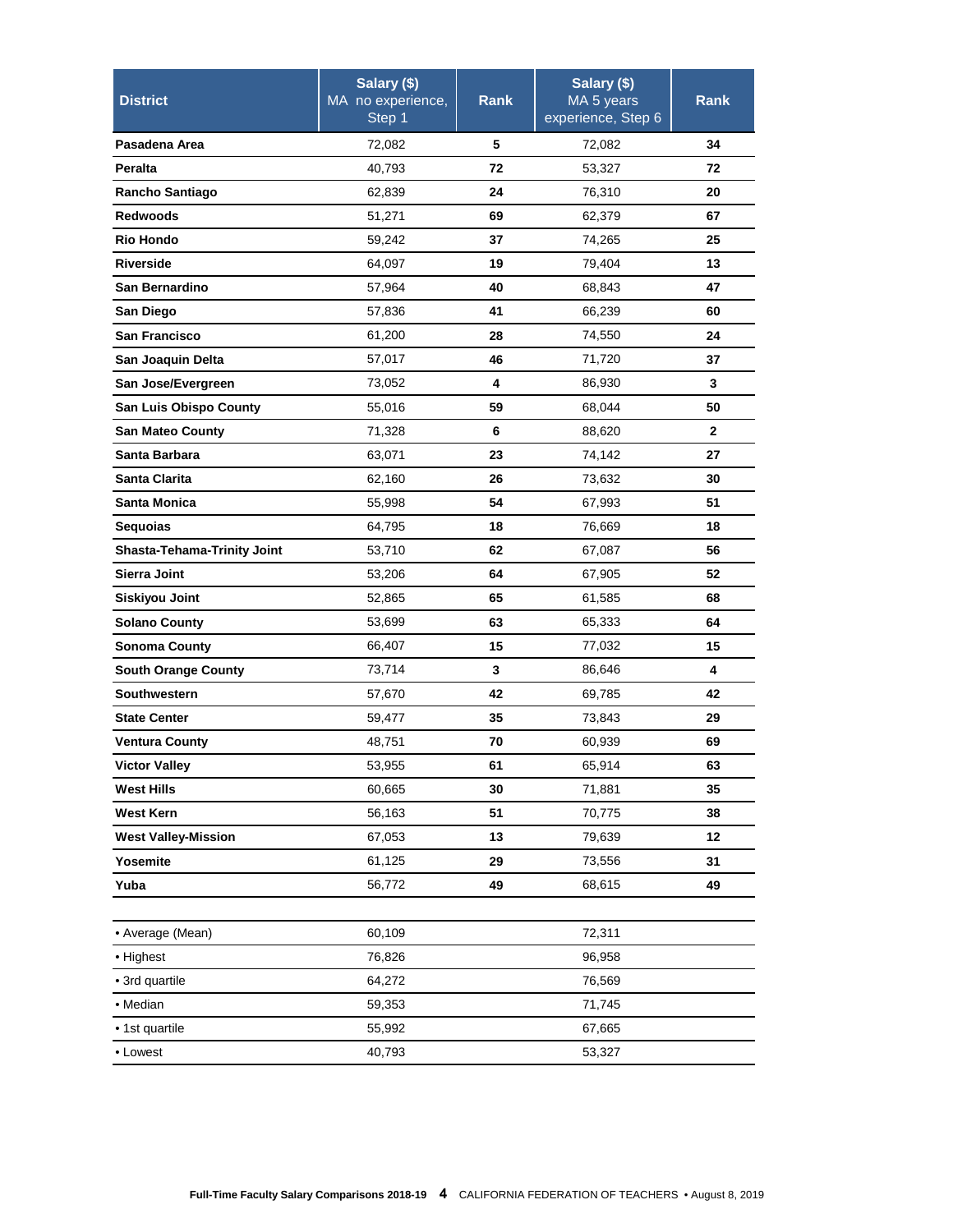### <span id="page-4-0"></span>**Masters Degree +30 Units +10 years** (Step 11) **and Masters +60 units +20 Years** (Step 21)

| <b>District</b>            | Salary (\$)<br>MA+30 units, 10 | Rank     | Salary (\$)<br>MA+60 units, 20<br>years, Step 21 | Rank     |
|----------------------------|--------------------------------|----------|--------------------------------------------------|----------|
|                            | years, Step 11                 |          |                                                  |          |
| <b>Allan Hancock Joint</b> | 83,738<br>85,690               | 58       | 104,521                                          | 52       |
| <b>Antelope Valley</b>     |                                | 52       | 102,663                                          | 57       |
| <b>Barstow</b>             | 86,432                         | 48       | 113,047                                          | 23       |
| <b>Butte</b><br>Cabrillo   | 89,354                         | 38<br>54 | 109,271                                          | 37<br>60 |
| <b>Cerritos</b>            | 85,524                         | 3        | 102,066                                          | 14       |
| <b>Chabot-Las Positas</b>  | 104,217                        | 15       | 119,084<br>110,278                               | 34       |
| Chaffey                    | 95,473<br>90,400               | 33       | 106,800                                          | 46       |
| <b>Citrus</b>              | 91,753                         | 28       |                                                  | 30       |
| Coast                      | 90,344                         | 34       | 110,770                                          | 18       |
| Compton                    |                                | 69       | 116,963                                          | 68       |
| <b>Contra Costa</b>        | 75,896                         | 43       | 98,877                                           | 54       |
| <b>Copper Mountain</b>     | 86,964<br>85,799               | 51       | 103,344<br>101,341                               | 64       |
| <b>Desert</b>              | 109,543                        | 2        |                                                  | 10       |
| <b>El Camino</b>           | 94,629                         | 17       | 120,253<br>108,287                               | 42       |
| <b>Feather River</b>       | 86,790                         | 45       | 101,961                                          | 61       |
| Foothill-DeAnza            | 93,722                         | 20       | 102,886                                          | 56       |
| Gavilan                    | 95,912                         | 12       | 116,327                                          | 19       |
| Glendale                   | 93,442                         | 21       | 106,429                                          | 47       |
| Grossmont-Cuyamaca         | 75,271                         | 70       | 100,923                                          | 65       |
| Hartnell                   | 86,952                         | 44       | 109,587                                          | 36       |
| Imperial                   | 87,747                         | 41       | 111,159                                          | 27       |
| Kern                       | 101,038                        | 10       | 119,335                                          | 13       |
| <b>Lake Tahoe</b>          | 82,941                         | 62       | 108,481                                          | 41       |
| Lassen                     | 89,661                         | 36       | 96,273                                           | 71       |
| Long Beach                 | 95,872                         | 13       | 110,802                                          | 29       |
| <b>Los Angeles</b>         | 89,930                         | 35       | 119,740                                          | 12       |
| Los Rios                   | 75,962                         | 68       | 100,834                                          | 66       |
| <b>Marin</b>               | 91,682                         | 29       | 119,772                                          | 11       |
| Mendocino-Lake             | 85,014                         | 56       | 105,779                                          | 48       |
| <b>Merced</b>              | 85,637                         | 53       | 101,814                                          | 63       |
| <b>Mira Costa</b>          | 122,571                        | 1        | 146,200                                          | 1        |
| <b>Monterey Peninsula</b>  | 81,989                         | 64       | 99,929                                           | 67       |
| Mt. San Antonio            | 103,548                        | 5        | 118,842                                          | 16       |
| Mt. San Jacinto            | 89,489                         | 37       | 123,150                                          | 6        |
| <b>Napa Valley</b>         | 83,098                         | 61       | 98,083                                           | 69       |
| <b>North Orange County</b> | 93,223                         | 23       | 110,611                                          | 31       |
| Ohlone                     | 99,328                         | 11       | 129,882                                          | 3        |
| Palo Verde                 | 80,272                         | 66       | 105,352                                          | 50       |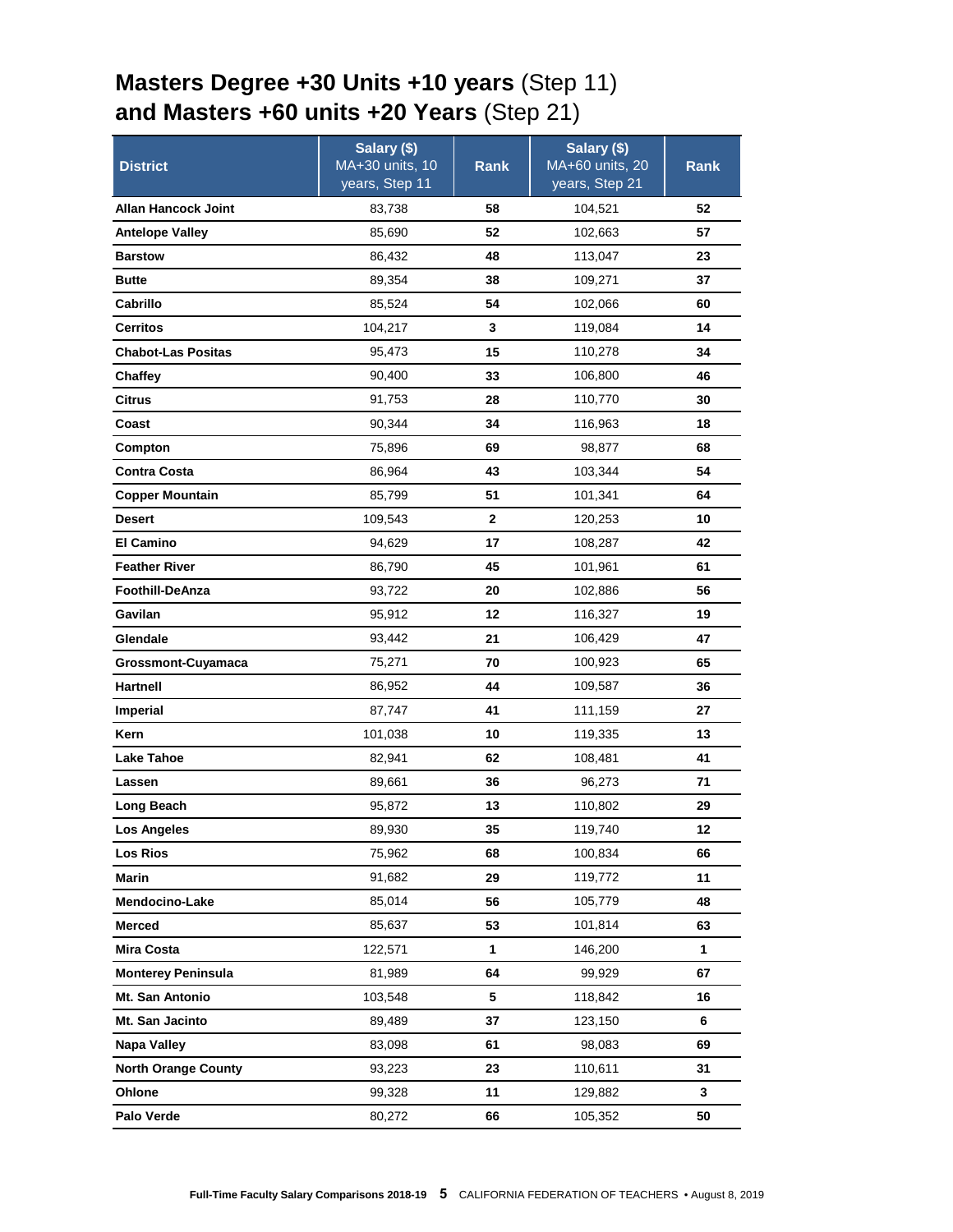| <b>District</b>             | Salary (\$)<br>MA+30 units, 10<br>years, Step 11 | <b>Rank</b> | Salary (\$)<br>MA+60 units, 20<br>years, Step 21 | <b>Rank</b>  |
|-----------------------------|--------------------------------------------------|-------------|--------------------------------------------------|--------------|
| Palomar                     | 95,276                                           | 16          | 110,431                                          | 32           |
| Pasadena Area               | 87,311                                           | 42          | 105,585                                          | 49           |
| <b>Peralta</b>              | 71,663                                           | 72          | 102,281                                          | 59           |
| <b>Rancho Santiago</b>      | 95,548                                           | 14          | 117,473                                          | 17           |
| <b>Redwoods</b>             | 80,447                                           | 65          | 112,344                                          | 24           |
| <b>Rio Hondo</b>            | 92,603                                           | 25          | 110,983                                          | 28           |
| <b>Riverside</b>            | 102,448                                          | 7           | 122,106                                          | 8            |
| San Bernardino              | 86,741                                           | 47          | 112,150                                          | 25           |
| San Diego                   | 83,638                                           | 59          | 114,561                                          | 21           |
| <b>San Francisco</b>        | 91,460                                           | 31          | 111,930                                          | 26           |
| San Joaquin Delta           | 88,970                                           | 39          | 107,701                                          | 44           |
| San Jose/Evergreen          | 103,912                                          | 4           | 126,878                                          | 4            |
| San Luis Obispo County      | 86,303                                           | 49          | 103,537                                          | 53           |
| <b>San Mateo County</b>     | 102,432                                          | 8           | 116,160                                          | 20           |
| Santa Barbara               | 92,009                                           | 27          | 108,253                                          | 43           |
| Santa Clarita               | 93,228                                           | 22          | 122,400                                          | 7            |
| <b>Santa Monica</b>         | 93,937                                           | 18          | 124,297                                          | 5            |
| <b>Sequoias</b>             | 88,540                                           | 40          | 104,806                                          | 51           |
| Shasta-Tehama-Trinity Joint | 83,138                                           | 60          | 93,877                                           | 72           |
| Sierra Joint                | 77,860                                           | 67          |                                                  | 58           |
| Siskiyou Joint              | 75,112                                           | 71          | 96,652                                           | 70           |
| <b>Solano County</b>        | 85,847                                           | 50          | 103,281                                          | 55           |
| <b>Sonoma County</b>        | 92,916                                           | 24          | 110,429                                          | 33           |
| <b>South Orange County</b>  | 103,457                                          | 6           | 137,081                                          | $\mathbf{2}$ |
| <b>Southwestern</b>         | 86,747                                           | 46          | 107,170                                          | 45           |
| <b>State Center</b>         | 91,525                                           | 30          | 109,663                                          | 35           |
| <b>Ventura County</b>       | 82,874                                           | 63          | 101,883                                          | 62           |
| <b>Victor Valley</b>        | 84,771                                           | 57          | 113,197                                          | 22           |
| <b>West Hills</b>           | 92,068                                           | 26          | 118,989                                          | 15           |
| <b>West Kern</b>            | 90,575                                           | 32          | 108,749                                          | 40           |
| <b>West Valley-Mission</b>  | 101,813                                          | 9           | 121,215                                          | 9            |
| Yosemite                    | 93,806                                           | 19          | 109,157                                          | 38           |
| Yuba                        | 85,195                                           | 55          | 108,881                                          | 39           |
|                             |                                                  |             |                                                  |              |
| • Average (Mean)            | 90,153                                           |             | 110,669                                          |              |
| • Highest                   | 122,571                                          | 146,200     |                                                  |              |
| • 3rd quartile              | 93,839                                           |             | 116,486                                          |              |
| • Median                    | 89,575                                           |             | 109,429                                          |              |
| • 1st quartile              | 85,442                                           |             | 103,328                                          |              |
| • Lowest                    | 71,663                                           |             | 93,877                                           |              |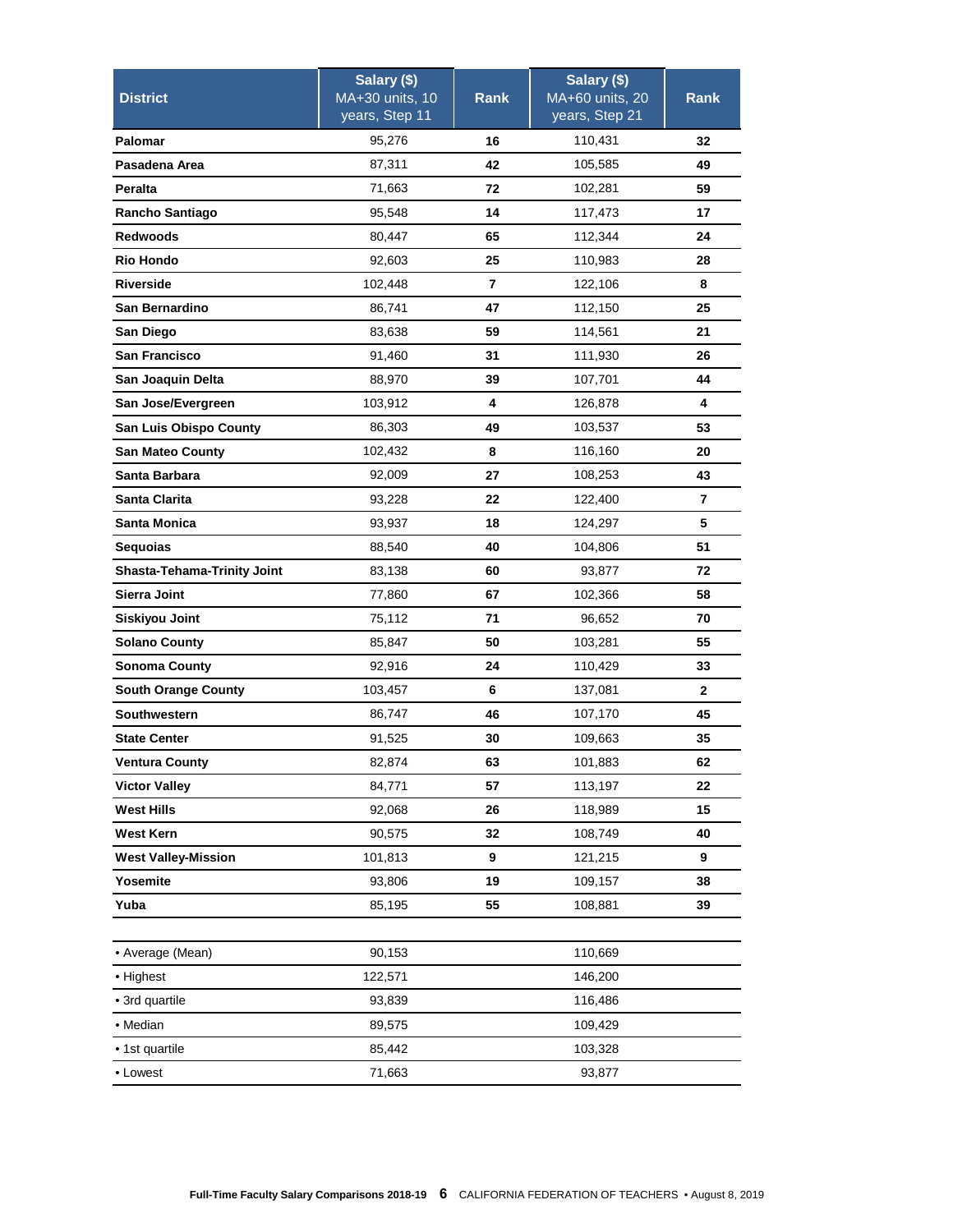### <span id="page-6-0"></span>**Highest Salary with Doctorate**

| <b>District</b>            | Maximum salary (\$)<br>with doctorate | Step $#$<br>of maximum<br>salary | Rank |
|----------------------------|---------------------------------------|----------------------------------|------|
| <b>Allan Hancock Joint</b> | 107,021                               | 21                               | 63   |
| <b>Antelope Valley</b>     | 111,181                               | 26                               | 55   |
| <b>Barstow</b>             | 115,245                               | 20                               | 45   |
| <b>Butte</b>               | 117,552                               | 24                               | 39   |
| Cabrillo                   | 112,093                               | 26                               | 51   |
| <b>Cerritos</b>            | 130,645                               | 30x                              | 11   |
| <b>Chabot-Las Positas</b>  | 124,221                               | 30                               | 25   |
| Chaffey                    | 121,000                               | 25                               | 32   |
| <b>Citrus</b>              | 130,186                               | 35                               | 12   |
| Coast                      | 127,967                               | 26                               | 19   |
| Compton                    | 111,721                               | 35                               | 54   |
| <b>Contra Costa</b>        | 108,228                               | 27                               | 61   |
| <b>Copper Mountain</b>     | 105,648                               | 14                               | 66   |
| <b>Desert</b>              | 126,512                               | 40-44                            | 21   |
| <b>El Camino</b>           | 120,380                               | 30                               | 34   |
| <b>Feather River</b>       | 102,861                               | 21                               | 69   |
| <b>Foothill-DeAnza</b>     | 105,941                               | 13                               | 64   |
| Gavilan                    | 122,361                               | 22                               | 29   |
| Glendale                   | 123,695                               | 31                               | 27   |
| Grossmont-Cuyamaca         | 108,535                               | 30                               | 60   |
| <b>Hartnell</b>            | 112,749                               | 20                               | 48   |
| Imperial                   | 117,828                               | 18                               | 38   |
| Kern                       | 127,687                               | 15                               | 20   |
| <b>Lake Tahoe</b>          | 110,591                               | 20                               | 56   |
| Lassen                     | 96,773                                | 21                               | 72   |
| Long Beach                 | 115,639                               | 20                               | 44   |
| <b>Los Angeles</b>         | 123,350                               | $28+$                            | 28   |
| <b>Los Rios</b>            | 105,870                               | 20                               | 65   |
| <b>Marin</b>               | 134,107                               | 30                               | 7    |
| Mendocino-Lake             | 109,999                               | 31                               | 57   |
| <b>Merced</b>              | 130,090                               | 41                               | 14   |
| <b>Mira Costa</b>          | 156,131                               | 30                               | 1    |
| <b>Monterey Peninsula</b>  | 102,927                               | 17                               | 68   |
| Mt. San Antonio            | 133,152                               | 35                               | 8    |
| Mt. San Jacinto            | 136,834                               | 16                               | 5    |
| <b>Napa Valley</b>         | 101,597                               | 24                               | 70   |
| <b>North Orange County</b> | 120,438                               | 25                               | 33   |
| Ohlone                     | 132,554                               | 21                               | 9    |
| Palo Verde                 | 107,438                               | 21                               | 62   |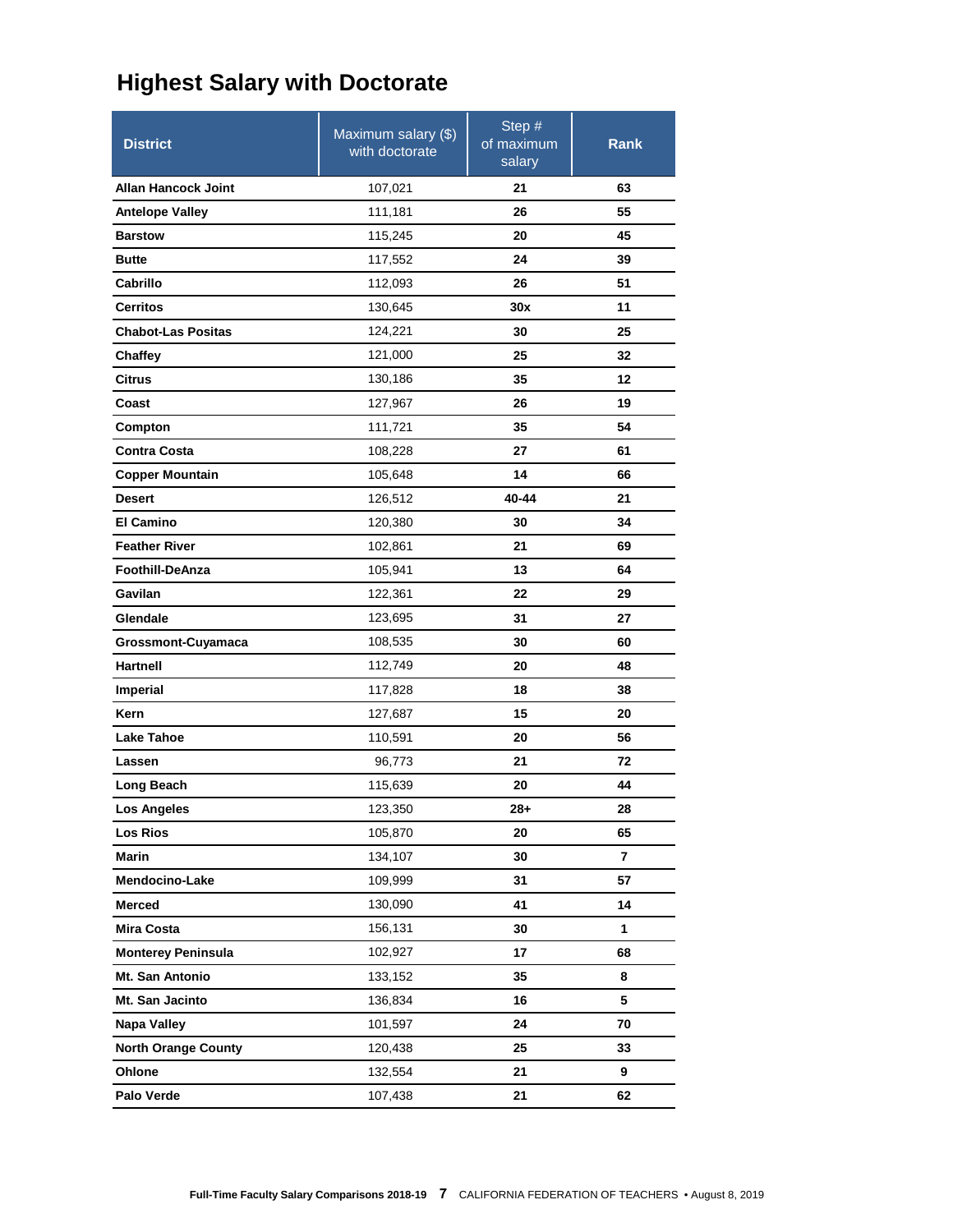| <b>District</b>             | Maximum salary (\$)<br>with doctorate | Step #<br>of maximum<br>salary | Rank |
|-----------------------------|---------------------------------------|--------------------------------|------|
| Palomar                     | 128,189                               | 40                             | 18   |
| Pasadena Area               | 123,860                               | 33                             | 26   |
| <b>Peralta</b>              | 112,109                               | 25                             | 50   |
| Rancho Santiago             | 124,511                               | $22+$                          | 22   |
| <b>Redwoods</b>             | 113,844                               | 21                             | 46   |
| <b>Rio Hondo</b>            | 117,303                               | 25                             | 41   |
| <b>Riverside</b>            | 129,169                               | 22                             | 17   |
| San Bernardino              | 121,377                               | 24                             | 31   |
| San Diego                   | 120,289                               | 19                             | 35   |
| San Francisco               | 119,940                               | 30                             | 36   |
| San Joaquin Delta           | 119,684                               | 25                             | 37   |
| San Jose/Evergreen          | 130,110                               | 18 (PG)*                       | 13   |
| San Luis Obispo County      | 111,751                               | 23                             | 53   |
| <b>San Mateo County</b>     | 129,348                               | 25                             | 16   |
| Santa Barbara               | 124,496                               | 34                             | 23   |
| <b>Santa Clarita</b>        | 136,428                               | 27                             | 6    |
| Santa Monica                | 130,032                               | 22                             | 15   |
| <b>Sequoias</b>             | 137,194                               | 35                             | 4    |
| Shasta-Tehama-Trinity Joint | 104,583                               | 28                             | 67   |
| Sierra Joint                | 111,784                               | 24                             | 52   |
| Siskiyou Joint              | 98,652                                | 16                             | 71   |
| <b>Solano County</b>        | 108,792                               | 25                             | 59   |
| <b>Sonoma County</b>        | 112,637                               | 16                             | 49   |
| <b>South Orange County</b>  | 148,751                               | 26                             | 2    |
| Southwestern                | 116,355                               | $25+$                          | 43   |
| <b>State Center</b>         | 117,476                               | 30                             | 40   |
| <b>Ventura County</b>       | 109,684                               | $31 +$                         | 58   |
| <b>Victor Valley</b>        | 113,197                               | 20                             | 47   |
| <b>West Hills</b>           | 131,157                               | 25                             | 10   |
| <b>West Kern</b>            | 124,308                               | $26+$                          | 24   |
| <b>West Valley-Mission</b>  | 146,847                               | 36                             | 3    |
| Yosemite                    | 116,674                               | 25                             | 42   |
| Yuba                        | 121,911                               | 33                             | 30   |
|                             |                                       |                                |      |
| •Average (Mean)             | 119,739                               |                                |      |
| • Highest                   | 156,131                               |                                |      |
| · 3rd quartile              | 128,022                               |                                |      |
| · Median                    | 119,812                               |                                |      |
| • 1st quartile              | 111,586                               |                                |      |
| • Lowest                    | 96,773                                |                                |      |

\*PG indicates that Personal Growth steps have been included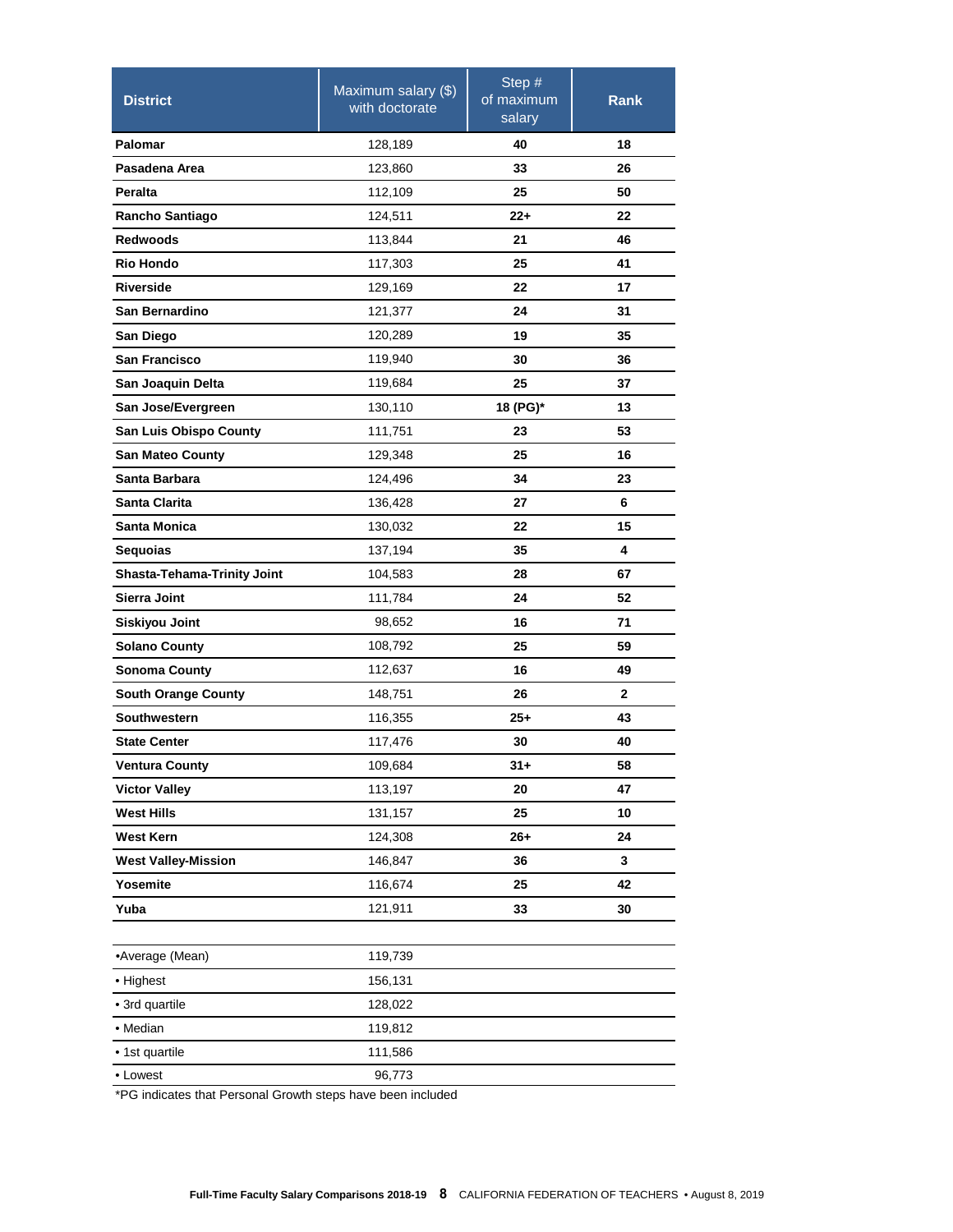#### <span id="page-8-0"></span>**Full-Time Equivalent Students (FTES) and General Fund Revenue Ranking per FTES**

| <b>District</b>            | FTES <sup>1</sup> | <b>Rank</b><br>in #FTES | <b>General Fund</b><br>Revenue $(\$)^2$ | <b>Revenue per</b><br>FTES (\$) | <b>Rank</b><br>in revenue<br>per FTES |
|----------------------------|-------------------|-------------------------|-----------------------------------------|---------------------------------|---------------------------------------|
| <b>Allan Hancock Joint</b> | 10,053.89         | 45                      | 81,529,096                              | 8,109.21                        | 50                                    |
| <b>Antelope Valley</b>     | 11,069.41         | 43                      | 82,726,897                              | 7,473.47                        | 65                                    |
| <b>Barstow</b>             | 2,522.08          | 67                      | 25,675,182                              | 10,180.16                       | 17                                    |
| <b>Butte</b>               | 11,210.15         | 42                      | 153,292,991                             | 13,674.48                       | 4                                     |
| Cabrillo                   | 9,543.93          | 48                      | 83,800,738                              | 8,780.53                        | 33                                    |
| <b>Cerritos</b>            | 17,747.48         | 24                      | 126,025,089                             | 7,101.01                        | 68                                    |
| <b>Chabot-Las Positas</b>  | 16,934.83         | 26                      | 198,132,703                             | 11,699.72                       | 6                                     |
| Chaffey                    | 16,816.61         | 27                      | 131,757,780                             | 7,834.98                        | 57                                    |
| <b>Citrus</b>              | 12,616.26         | 38                      | 92,885,191                              | 7,362.34                        | 66                                    |
| Coast                      | 37,580.51         | 5                       | 260,481,127                             | 6,931.28                        | 70                                    |
| Compton                    | 4,956.19          | 61                      | 50,685,299                              | 10,226.67                       | 14                                    |
| <b>Contra Costa</b>        | 30,158.11         | 10                      | 246,183,326                             | 8,163.09                        | 46                                    |
| <b>Copper Mountain</b>     | 1,679.61          | 72                      | 19,019,538                              | 11,323.78                       | 7                                     |
| <b>Desert</b>              | 9,969.85          | 46                      | 81,857,329                              | 8,210.49                        | 45                                    |
| <b>El Camino</b>           | 18,423.25         | 23                      | 155,480,098                             | 8,439.34                        | 41                                    |
| <b>Feather River</b>       | 1,963.12          | 70                      | 20,817,220                              | 10,604.15                       | 12                                    |
| <b>Foothill-DeAnza</b>     | 29,898.90         | 11                      | 266,748,070                             | 8,921.67                        | 28                                    |
| Gavilan                    | 5,198.11          | 60                      | 50,006,188                              | 9,620.07                        | 20                                    |
| Glendale                   | 14,465.51         | 33                      | 125,659,050                             | 8,686.80                        | 36                                    |
| Grossmont-Cuyamaca         | 16,960.44         | 25                      | 165,321,282                             | 9,747.46                        | 19                                    |
| <b>Hartnell</b>            | 7,406.97          | 54                      | 62,692,933                              | 8,464.05                        | 39                                    |
| Imperial                   | 7,954.03          | 52                      | 61,616,547                              | 7,746.58                        | 58                                    |
| Kern                       | 23,225.36         | 16                      | 189,299,351                             | 8,150.55                        | 47                                    |
| <b>Lake Tahoe</b>          | 3,150.50          | 64                      | 19,562,444                              | 6,209.31                        | 72                                    |
| Lassen                     | 1.786.49          | 71                      | 18,239,348                              | 10,209.60                       | 15                                    |
| Long Beach                 | 19,995.46         | 20                      | 169,352,835                             | 8,469.56                        | 38                                    |
| <b>Los Angeles</b>         | 95,742.43         | 1                       | 853,640,405                             | 8,916.01                        | 29                                    |
| <b>Los Rios</b>            | 52,173.51         | $\mathbf{2}$            | 421,435,347                             | 8,077.57                        | 53                                    |
| Marin*                     | 3,717.62          | 63                      | 69,541,325                              | 18,705.87                       | 1                                     |
| Mendocino-Lake             | 2,893.83          | 65                      | 31,246,235                              | 10,797.54                       | 10                                    |
| <b>Merced</b>              | 9,711.38          | 47                      | 76,729,393                              | 7,900.98                        | 56                                    |
| Mira Costa*                | 11,557.41         | 41                      | 140,421,063                             | 12,149.87                       | 5                                     |
| <b>Monterey Peninsula</b>  | 6,268.82          | 57                      | 52,707,043                              | 8,407.81                        | 42                                    |
| Mt. San Antonio            | 33,945.00         | 6                       | 240,536,291                             | 7,086.06                        | 69                                    |
| Mt. San Jacinto            | 11,882.93         | 39                      | 96,565,923                              | 8,126.44                        | 49                                    |
| Napa Valley*               | 5,235.03          | 59                      | 46,850,612                              | 8,949.44                        | 27                                    |
| <b>North Orange County</b> | 39,936.90         | 4                       | 274,694,616                             | 6,878.22                        | 71                                    |
| Ohlone                     | 8,504.58          | 50                      | 72,811,197                              | 8,561.41                        | 37                                    |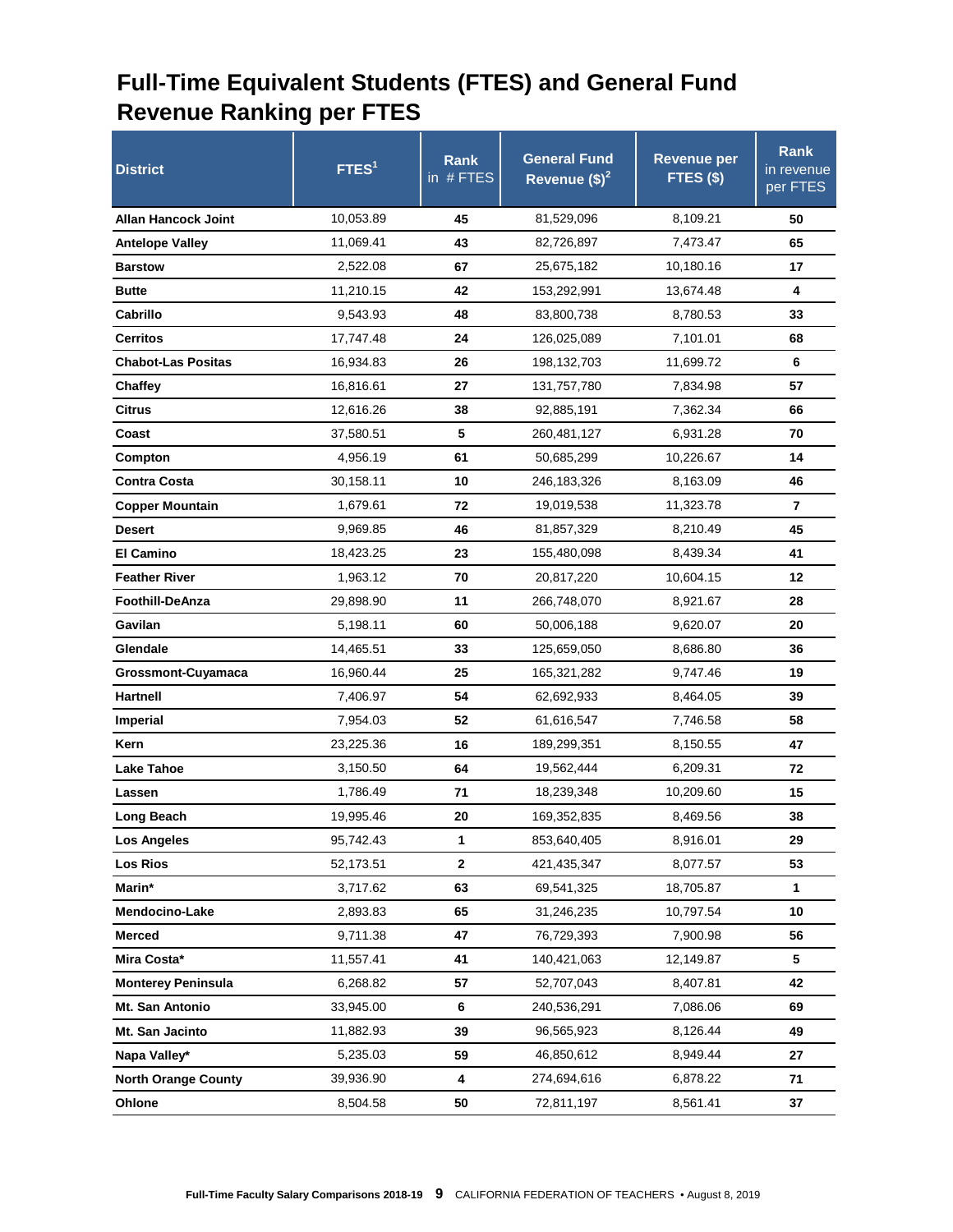| <b>District</b>                    | FTES <sup>1</sup> | <b>Rank</b><br>in #FTES | <b>General Fund</b><br>Revenue $($)^2$ | <b>Revenue per</b><br>FTES (\$) | <b>Rank</b><br>in revenue<br>per FTES |
|------------------------------------|-------------------|-------------------------|----------------------------------------|---------------------------------|---------------------------------------|
| <b>Palo Verde</b>                  | 2,100.21          | 69                      | 21,512,458                             | 10,243.00                       | 13                                    |
| Palomar                            | 19,345.66         | 22                      | 156,516,231                            | 8,090.51                        | 52                                    |
| Pasadena Area                      | 26,229.74         | 14                      | 199,137,394                            | 7,592.05                        | 63                                    |
| Peralta                            | 20,306.76         | 19                      | 178,861,768                            | 8,807.99                        | 30                                    |
| <b>Rancho Santiago</b>             | 32,078.39         | $\overline{7}$          | 248, 147, 738                          | 7,735.67                        | 59                                    |
| <b>Redwoods</b>                    | 3,965.99          | 62                      | 37,665,700                             | 9,497.17                        | 23                                    |
| <b>Rio Hondo</b>                   | 13,624.46         | 36                      | 99,421,087                             | 7,297.25                        | 67                                    |
| <b>Riverside</b>                   | 31,114.74         | 9                       | 252,212,482                            | 8,105.88                        | 51                                    |
| San Bernardino                     | 16,045.45         | 29                      | 123,668,282                            | 7,707.37                        | 60                                    |
| San Diego                          | 44,986.79         | 3                       | 345,380,761                            | 7,677.38                        | 62                                    |
| <b>San Francisco</b>               | 22,175.11         | 17                      | 195,002,512                            | 8.793.76                        | 31                                    |
| San Joaquin Delta                  | 14,148.84         | 35                      | 119,677,976                            | 8,458.50                        | 40                                    |
| San Jose/Evergreen*                | 12,789.32         | 37                      | 143,954,141                            | 11,255.81                       | 8                                     |
| San Luis Obispo County*            | 7,979.75          | 51                      | 69,319,804                             | 8,686.96                        | 35                                    |
| <b>San Mateo County</b>            | 21,186.98         | 18                      | 215,733,168                            | 10,182.35                       | 16                                    |
| Santa Barbara                      | 15,058.12         | 30                      | 120,185,689                            | 7,981.45                        | 55                                    |
| <b>Santa Clarita</b>               | 16,289.70         | 28                      | 136,343,377                            | 8,369.91                        | 43                                    |
| <b>Santa Monica</b>                | 24,941.72         | 15                      | 225,059,539                            | 9,023.42                        | 26                                    |
| <b>Sequoias</b>                    | 10,123.43         | 44                      | 81,668,786                             | 8,067.30                        | 54                                    |
| <b>Shasta-Tehama-Trinity Joint</b> | 6,972.94          | 56                      | 63,231,370                             | 9,068.11                        | 25                                    |
| Sierra Joint*                      | 14,449.06         | 34                      | 126,040,452                            | 8,723.09                        | 34                                    |
| <b>Siskiyou Joint</b>              | 2,472.62          | 68                      | 26,371,270                             | 10,665.31                       | 11                                    |
| <b>Solano County</b>               | 7,307.68          | 55                      | 68,563,477                             | 9,382.39                        | 24                                    |
| <b>Sonoma County</b>               | 19,365.42         | 21                      | 145,701,492                            | 7,523.80                        | 64                                    |
| South Orange County*               | 27,045.93         | 13                      | 302,618,006                            | 11,189.04                       | 9                                     |
| Southwestern                       | 14,530.50         | 32                      | 127,593,414                            | 8,781.08                        | 32                                    |
| <b>State Center</b>                | 31,386.24         | 8                       | 255,289,858                            | 8,133.81                        | 48                                    |
| <b>Ventura County</b>              | 27,975.48         | 12                      | 215,346,043                            | 7,697.67                        | 61                                    |
| <b>Victor Valley</b>               | 9,369.60          | 49                      | 78,021,267                             | 8,327.06                        | 44                                    |
| <b>West Hills</b>                  | 5,929.39          | 58                      | 59,174,839                             | 9,979.92                        | 18                                    |
| <b>West Kern</b>                   | 2,889.06          | 66                      | 41,215,249                             | 14,265.97                       | $\mathbf{2}$                          |
| <b>West Valley-Mission*</b>        | 11,877.43         | 40                      | 166,605,841                            | 14,027.10                       | 3                                     |
| Yosemite                           | 14,926.76         | 31                      | 143,435,534                            | 9,609.29                        | 21                                    |
| Yuba                               | 7,713.21          | 53                      | 73,345,440                             | 9,509.07                        | 22                                    |

**1 Source: FTES Datamart 2017-18 Credit and Non-Credit** 

**2 Source: Total Funding California Community College Chancellor's Office Statewide Report** 

**\*Basic Aid District:** A district that does not receive State General Apportionment because its revenues from local property taxes provide more than it would receive under state formulas. The district still recives EPA and special funding such as Full-Time Faculty Hiring.